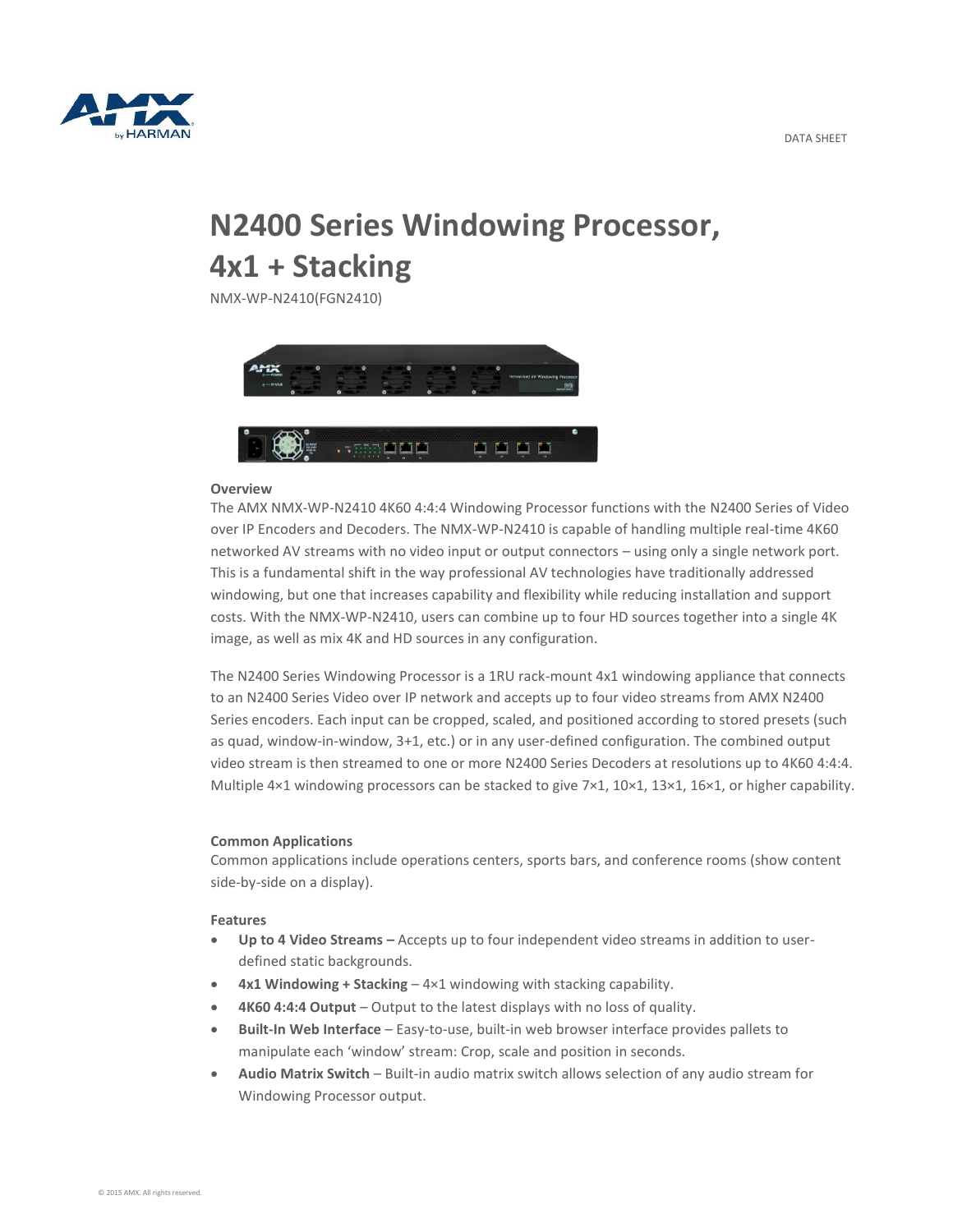- **Locate Anywhere on the Video Network** Networked AV inputs and outputs mean the N2410 does not have to be located near the sources or the displays, which often have space limitations.
- **Retrofit Capable** Easily retrofits to an existing N2400 Series video network.

## **Specifications**

| <b>VIDEO</b>              |                                                                                                                                                                           |
|---------------------------|---------------------------------------------------------------------------------------------------------------------------------------------------------------------------|
| Signal Types              | . Input: Up to four N2400 network video sources over<br>Ethernet<br>.Output: N2400 network video over Ethernet                                                            |
| Input Resolutions         | Input Stream<br>• Pixel clock between 27 MHz - 600 MHz<br>• Minimum resolution of 640x480p<br>• Maximum horizontal resolution of 4096 or a vertical<br>resolution of 2160 |
| <b>Note</b>               | Input resolutions supported @60Hz refresh rates<br>are also supported @59.94Hz                                                                                            |
| <b>Output Resolutions</b> | Supports most common UHD up to 4096x2160.<br>See website for all supported resolutions                                                                                    |
| Color Space               | 4:4:4                                                                                                                                                                     |

| <b>AUDIO</b> |                                                                                                                          |
|--------------|--------------------------------------------------------------------------------------------------------------------------|
| Signal Types | . Input: Embedded in the stream from the N2400<br>encoder<br>. Video Output: Selectable from one of the input<br>streams |
| Formats      | 8ch PCM                                                                                                                  |

| <b>LATENCY</b> |                                                         |
|----------------|---------------------------------------------------------|
| 2160p          | 50 ms at 60 fps                                         |
| <b>Note</b>    | This is the latency from the input to the output of the |
|                | windowing processor                                     |

| <b>WINDOWING</b>                  |                               |
|-----------------------------------|-------------------------------|
| Maximum Number of Windowed Videos |                               |
| <b>Built-in Presets</b>           | Quad, P-in-P, 3-Stack, Full-1 |
| Maximum of Custom Presets         | 1000                          |

| <b>PORTS</b> |                                                                                                         |
|--------------|---------------------------------------------------------------------------------------------------------|
| Power        | One 120 Volt AC power input                                                                             |
| P0-P2 Output | 8-wire RJ45 female.10/100/1000 Mbps<br>10/100/1000Base-T auto-sensing gigabit<br>Ethernet switch ports. |
| U0-U3 Input  | 8-wire RJ45 female.<br>1000 Mbps 1000Base-T gigabit Ethernet switch ports.                              |

| <b>CONTROLS AND INDICATORS - FRONT PANEL</b> |                                                                                                                                              |
|----------------------------------------------|----------------------------------------------------------------------------------------------------------------------------------------------|
| Reset button                                 | Recessed pushbutton.                                                                                                                         |
|                                              | Press to initiate a 'warm restart' causing the processor<br>to reset, but not lose power.                                                    |
| <b>ID Button</b>                             | Recessed pushbutton.                                                                                                                         |
|                                              | Press to send a notification out on the network<br>toidentify the unit (the notification causes a pop-up<br>dialog in N-Able and N-Command). |